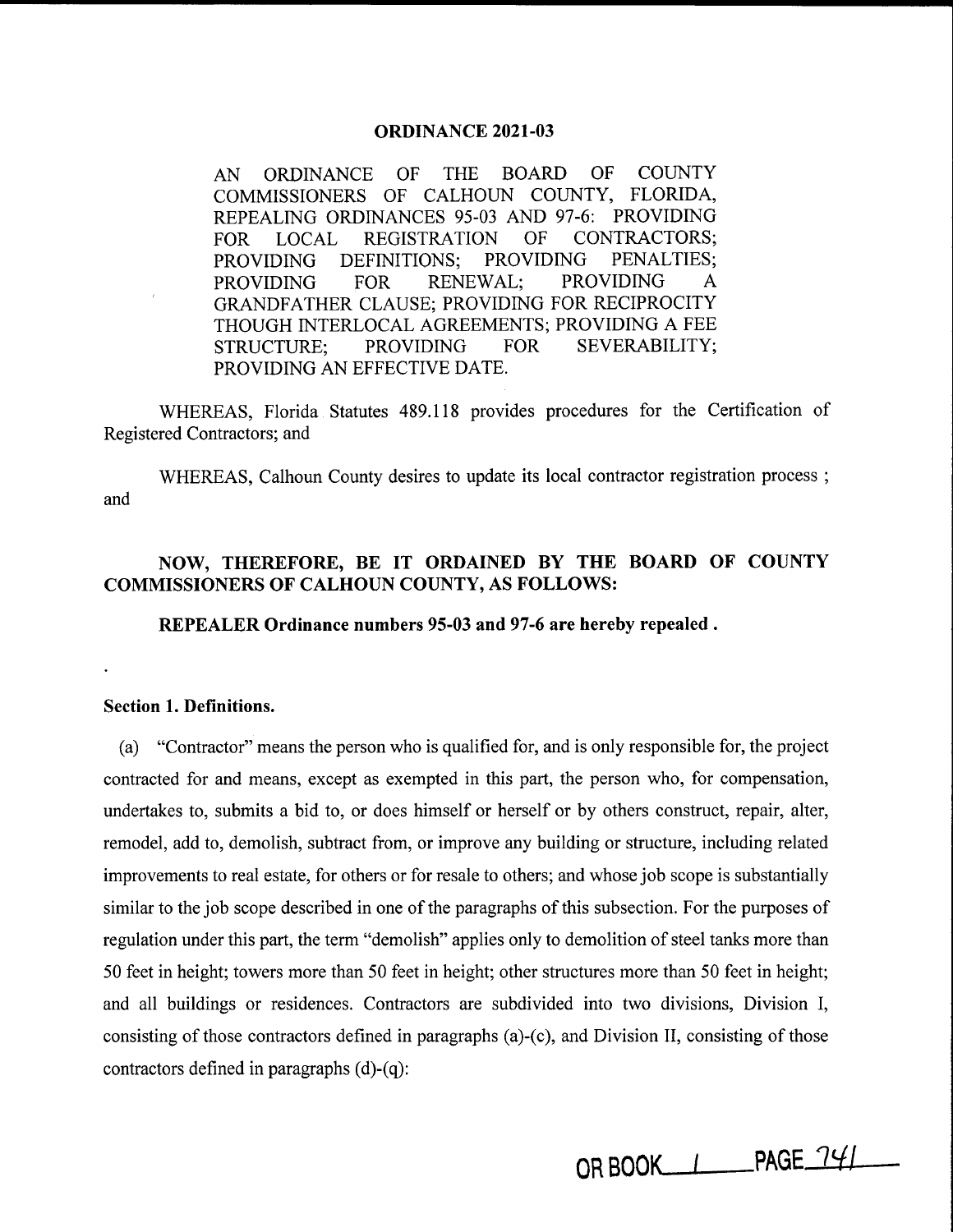(b) "General contractor" means a contractor whose services are unlimited as to the type of work which he or she may do, who may contract for any activity requiring licensure under this part, and who may perform any work requiring licensure under this part, except as otherwise expressly provided ins. 489.113.

( c) "Building contractor" means a contractor whose services are limited to construction of commercial buildings and single-dwelling or multiple-dwelling residential buildings, which do not exceed three stories in height, and accessory use structures in connection therewith or a contractor whose services are limited to remodeling, repair, or improvement of any size building if the services do not affect the structural members of the building.

( d) "Residential contractor" means a contractor whose services are limited to construction, remodeling, repair, or improvement of one-family, two-family, or three-family residences not exceeding two habitable stories above no more than one uninhabitable story and accessory use structures in connection therewith.

( e) "Sheet metal contractor" means a contractor whose services are unlimited in the sheet metal trade and who has the experience, knowledge, and skill necessary for the manufacture, fabrication, assembling, handling, erection, installation, dismantling, conditioning, adjustment, insulation, alteration, repair, servicing, or design, if not prohibited by law, of ferrous or nonferrous metal work of U.S. No. 10 gauge or its equivalent or lighter gauge and of other materials, including, but not limited to, fiberglass, used in lieu thereof and of air-handling systems, including the setting of air-handling equipment and reinforcement of same, the balancing of air-handling systems, and any duct cleaning and equipment sanitizing that requires at least a partial disassembling of the system.

(f) "Roofing contractor" means a contractor whose services are unlimited in the roofing trade and who has the experience, knowledge, and skill to install, maintain, repair, alter, extend, or design, if not prohibited by law, and use materials and items used in the installation, maintenance, extension, and alteration of all kinds of roofing, waterproofing, and coating, except when coating is not represented to protect, repair, waterproof, stop leaks, or extend the life of the roof. The scope of work of a roofing contractor also includes skylights and any related work, required roof-deck

**OR BOOK | PAGE**  $742$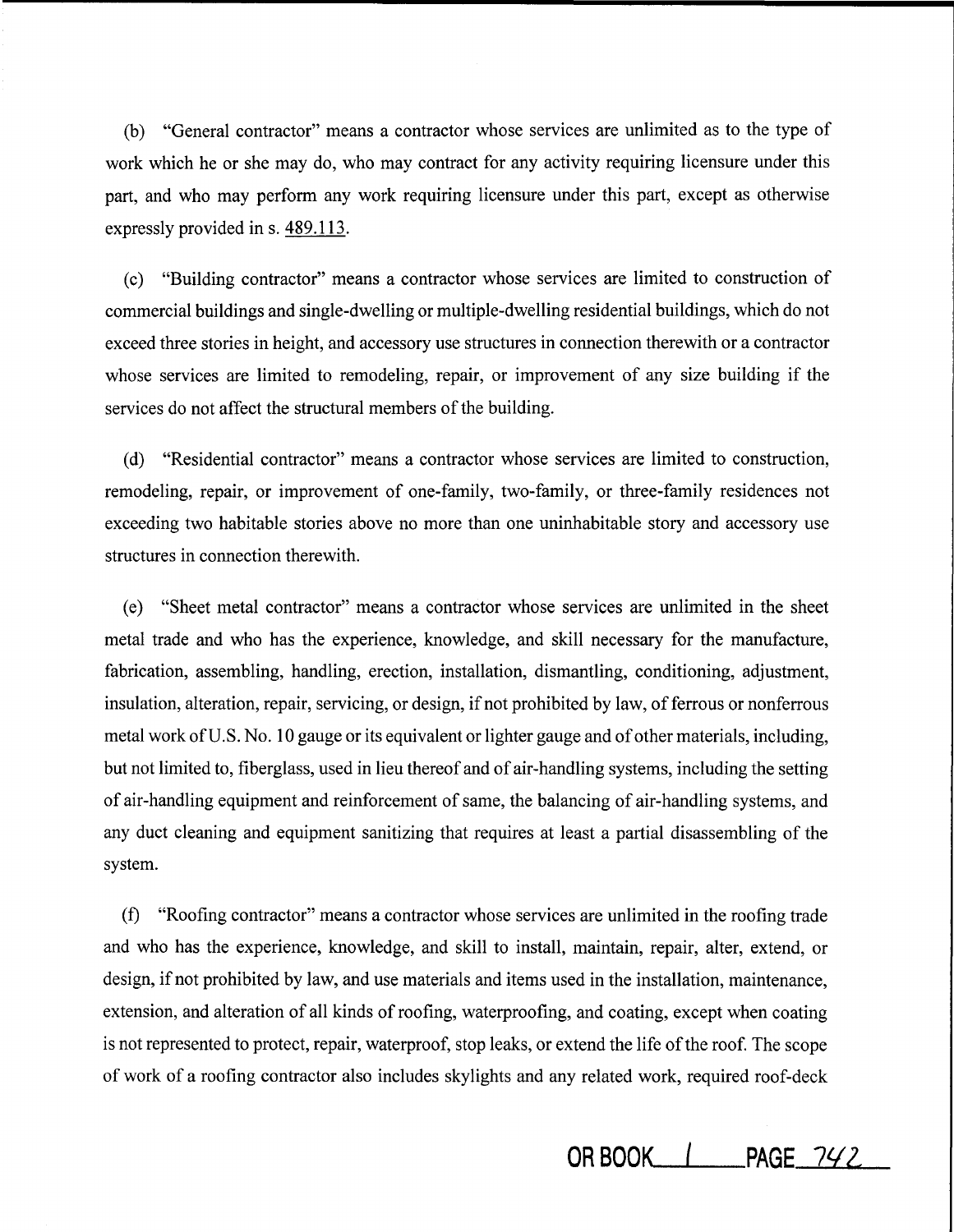attachments, and any repair or replacement of wood roof sheathing or fascia as needed during roof repair or replacement and any related work.

(g) "Class A air-conditioning contractor" means a contractor whose services are unlimited in the execution of contracts requiring the experience, knowledge, and skill to install, maintain, repair, fabricate, alter, extend, or design, if not prohibited by law, central air-conditioning, refrigeration, heating, and ventilating systems, including duct work in connection with a complete system if such duct work is performed by the contractor as necessary to complete an airdistribution system, boiler and unfired pressure vessel systems, and all appurtenances, apparatus, or equipment used in connection therewith, and any duct cleaning and equipment sanitizing that requires at least a partial disassembling of the system; to install, maintain, repair, fabricate, alter, extend, or design, if not prohibited by law, piping, insulation of pipes, vessels and ducts, pressure and process piping, and pneumatic control piping; to replace, disconnect, or reconnect power wiring on the load side of the dedicated existing electrical disconnect switch; to install, disconnect, and reconnect low voltage heating, ventilating, and air-conditioning control wiring; and to install a condensate drain from an air-conditioning unit to an existing safe waste or other approved disposal other than a direct connection to a sanitary system. The scope of work for such contractor also includes any excavation work incidental thereto, but does not include any work such as liquefied petroleum or natural gas fuel lines within buildings, except for disconnecting or reconnecting changeouts of liquefied petroleum or natural gas appliances within buildings; potable water lines or connections thereto; sanitary sewer lines; swimming pool piping and filters; or electrical power wiring. A Class A air-conditioning contractor may test and evaluate central airconditioning, refrigeration, heating, and ventilating systems, including duct work; however, a mandatory licensing requirement is not established for the performance of these specific services.

(h) "Class Bair-conditioning contractor" means a contractor whose services are limited to 25 tons of cooling and 500,000 Btu of heating in any one system in the execution of contracts requiring the experience, knowledge, and skill to install, maintain, repair, fabricate, alter, extend, or design, if not prohibited by law, central air-conditioning, refrigeration, heating, and ventilating systems, including duct work in connection with a complete system only to the extent such duct work is performed by the contractor as necessary to complete an air-distribution system being installed under this classification, and any duct cleaning and equipment sanitizing that requires at

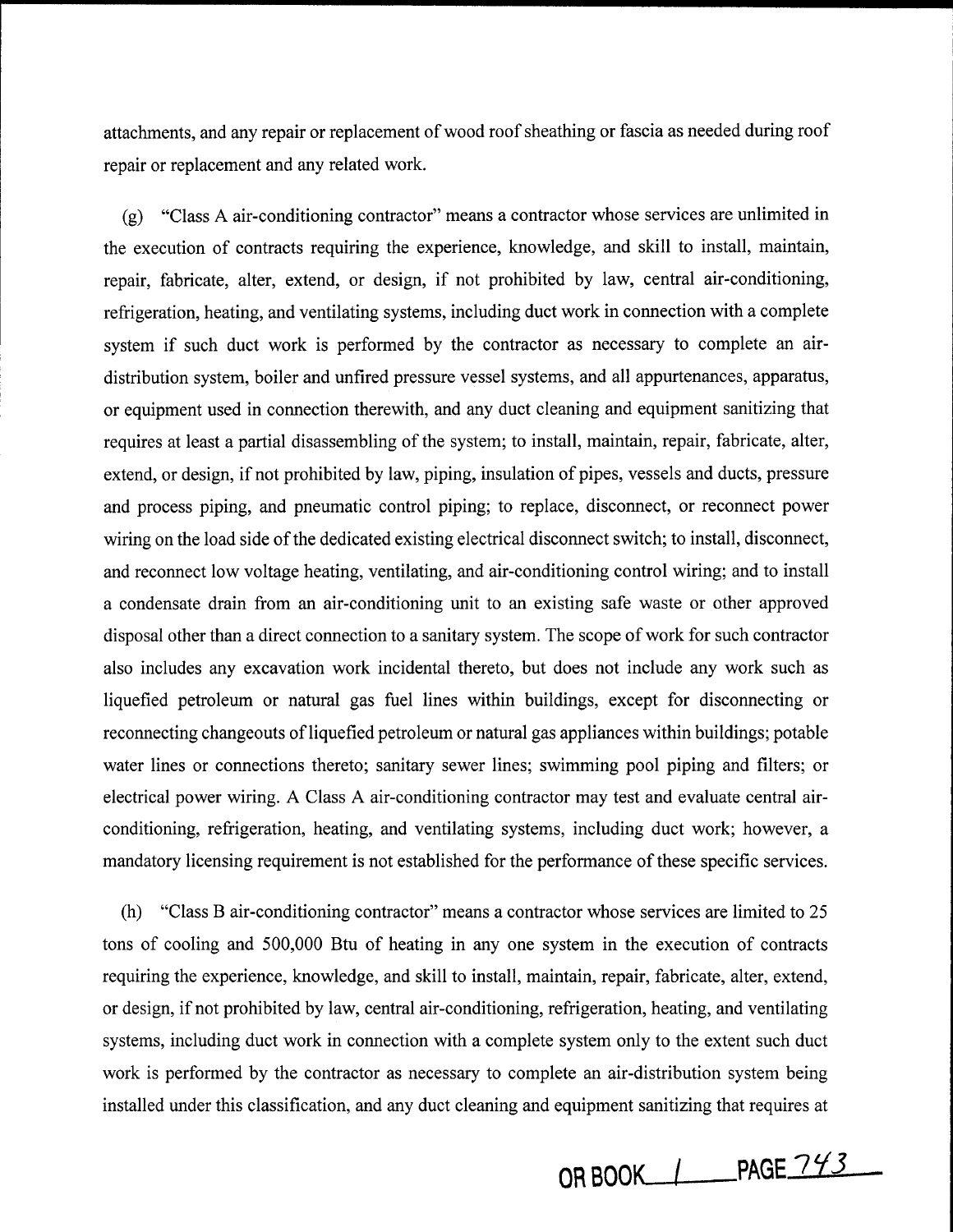least a partial disassembling of the system; to install, maintain, repair, fabricate, alter, extend, or design, if not prohibited by law, piping and insulation of pipes, vessels, and ducts; to replace, disconnect, or reconnect power wiring on the load side of the dedicated existing electrical disconnect switch; to install, disconnect, and reconnect low voltage heating, ventilating, and airconditioning control wiring; and to install a condensate drain from an air-conditioning unit to an existing safe waste or other approved disposal other than a direct connection to a sanitary system. The scope of work for such contractor also includes any excavation work incidental thereto, but does not include any work such as liquefied petroleum or natural gas fuel lines within buildings, except for disconnecting or reconnecting changeouts of liquefied petroleum or natural gas appliances within buildings; potable water lines or connections thereto; sanitary sewer lines; swimming pool piping and filters; or electrical power wiring. A Class B air-conditioning contractor may test and evaluate central air-conditioning, refrigeration, heating, and ventilating systems, including duct work; however, a mandatory licensing requirement is not established for the performance of these specific services.

(i) "Class C air-conditioning contractor" means a contractor whose business is limited to the servicing of air-conditioning, heating, or refrigeration systems, including any duct cleaning and equipment sanitizing that requires at least a partial disassembling of the system, and whose certification or registration, issued pursuant to this part, was valid on October 1, 1988. Only a person who was registered or certified as a Class C air-conditioning contractor as of October 1, 1988, shall be so registered or certified after October 1, 1988. However, the board shall continue to license and regulate those Class C air-conditioning contractors who held Class C licenses before October 1, 1988.

U) "Mechanical contractor" means a contractor whose services are unlimited in the execution of contracts requiring the experience, knowledge, and skill to install, maintain, repair, fabricate, alter, extend, or design, if not prohibited by law, central air-conditioning, refrigeration, heating, and ventilating systems, including duct work in connection with a complete system if such duct work is performed by the contractor as necessary to complete an air-distribution system, boiler and unfired pressure vessel systems, lift station equipment and piping, and all appurtenances, apparatus, or equipment used in connection therewith, and any duct cleaning and equipment sanitizing that requires at least a partial disassembling of the system; to install, maintain, repair,

**OR BOOK 1 PAGE 744**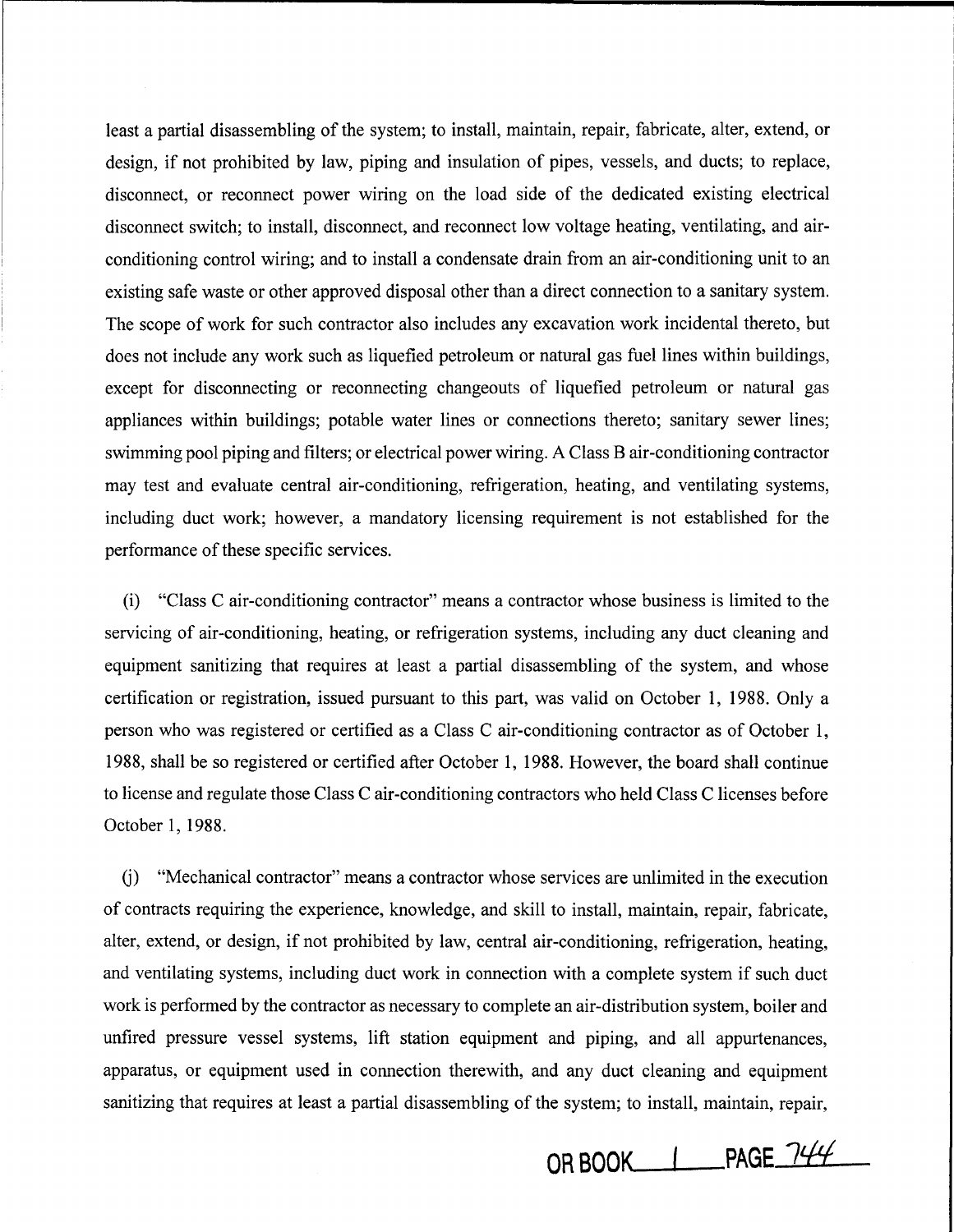fabricate, alter, extend, or design, if not prohibited by law, piping, insulation of pipes, vessels and ducts, pressure and process piping, pneumatic control piping, gasoline tanks and pump installations and piping for same, standpipes, air piping, vacuum line piping, oxygen lines, nitrous oxide piping, ink and chemical lines, fuel transmission lines, liquefied petroleum gas lines within buildings, and natural gas fuel lines within buildings; to replace, disconnect, or reconnect power wiring on the load side of the dedicated existing electrical disconnect switch; to install, disconnect, and reconnect low voltage heating, ventilating, and air-conditioning control wiring; and to install a condensate drain from an air-conditioning unit to an existing safe waste or other approved disposal other than a direct connection to a sanitary system. The scope of work for such contractor also includes any excavation work incidental thereto but does not include any work such as potable water lines or connections thereto, sanitary sewer lines, swimming pool piping and filters, or electrical power wiring. A mechanical contractor may test and evaluate central air-conditioning, refrigeration, heating, and ventilating systems, including duct work; however, a mandatory licensing requirement is not established for the performance of these specific services.

(k) "Commercial pool/spa contractor" means a contractor whose scope of work involves, but is not limited to, the construction, repair, and servicing of any swimming pool, or hot tub or spa, whether public, private, or otherwise, regardless of use. The scope of work includes the installation, repair, or replacement of existing equipment, any cleaning or equipment sanitizing that requires at least a partial disassembling, excluding filter changes, and the installation of new pool/spa equipment, interior finishes, the installation of package pool heaters, the installation of all perimeter piping and filter piping, and the construction of equipment rooms or housing for pool/spa equipment, and also includes the scope of work of a swimming pool/spa servicing contractor. The scope of such work does not include direct connections to a sanitary sewer system or to potable water lines. The installation, construction, modification, or replacement of equipment permanently attached to and associated with the pool or spa for the purpose of water treatment or cleaning of the pool or spa requires licensure; however, the usage of such equipment for the purposes of water treatment or cleaning does not require licensure unless the usage involves construction, modification, or replacement of such equipment. Water treatment that does not require such equipment does not require a license. In addition, a license is not required for the cleaning of the pool or spa in a way that does not affect the structural integrity of the pool or spa or its associated equipment.

OR BOOK\_\_\_\_\_\_\_\_\_PAGE\_745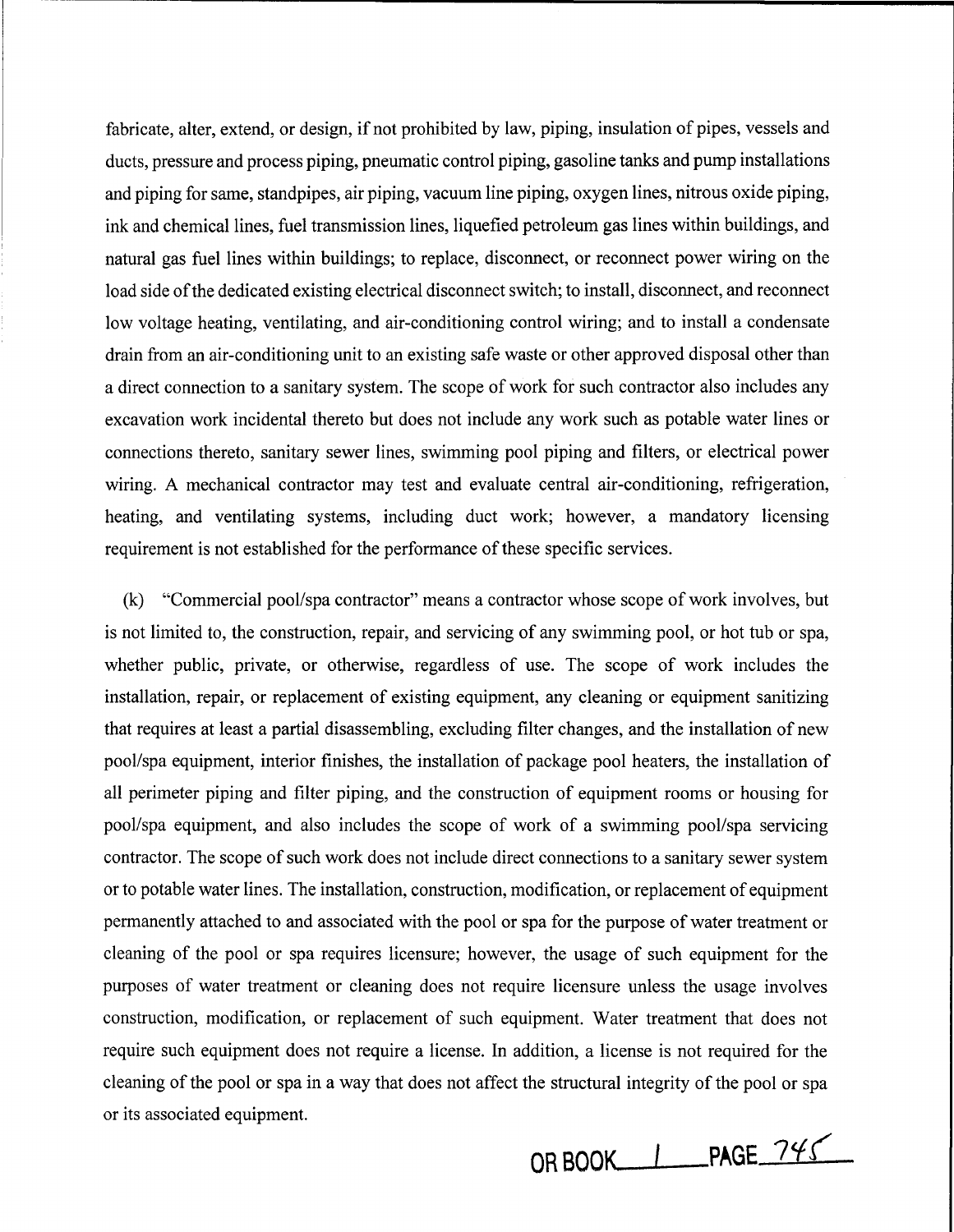(1) "Residential pool/spa contractor" means a contractor whose scope of work involves, but is not limited to, the construction, repair, and servicing of a residential swimming pool, or hot tub or spa, regardless of use. The scope of work includes the installation, repair, or replacement of existing equipment, any cleaning or equipment sanitizing that requires at least a partial disassembling, excluding filter changes, and the installation of new pool/spa equipment, interior finishes, the installation of package pool heaters, the installation of all perimeter piping and filter piping, and the construction of equipment rooms or housing for pool/spa equipment, and also includes the scope of work of a swimming pool/spa servicing contractor. The scope of such work does not include direct connections to a sanitary sewer system or to potable water lines. The installation, construction, modification, or replacement of equipment permanently attached to and associated with the pool or spa for the purpose of water treatment or cleaning of the pool or spa requires licensure; however, the usage of such equipment for the purposes of water treatment or cleaning does not require licensure unless the usage involves construction, modification, or replacement of such equipment. Water treatment that does not require such equipment does not require a license. In addition, a license is not required for the cleaning of the pool or spa in a way that does not affect the structural integrity of the pool or spa or its associated equipment.

(m) "Swimming pool/spa servicing contractor" means a contractor whose scope of work involves, but is not limited to, the repair and servicing of a swimming pool, or hot tub or spa, whether public or private, or otherwise, regardless of use. The scope of work includes the repair or replacement of existing equipment, any cleaning or equipment sanitizing that requires at least a partial disassembling, excluding filter changes, and the installation of new pool/spa equipment, interior refinishing, the reinstallation or addition of pool heaters, the repair or replacement of all perimeter piping and filter piping, the repair of equipment rooms or housing for pool/spa equipment, and the substantial or complete draining of a swimming pool, or hot tub or spa, for the purpose of repair or renovation. The scope of such work does not include direct connections to a sanitary sewer system or to potable water lines. The installation, construction, modification, substantial or complete disassembly, or replacement of equipment permanently attached to and associated with the pool or spa for the purpose of water treatment or cleaning of the pool or spa requires licensure; however, the usage of such equipment for the purposes of water treatment or cleaning does not require licensure unless the usage involves construction, modification, substantial or complete disassembly, or replacement of such equipment. Water treatment that does

**OR BOOK\_\_.\_/ \_PAGE** *7'-ftp*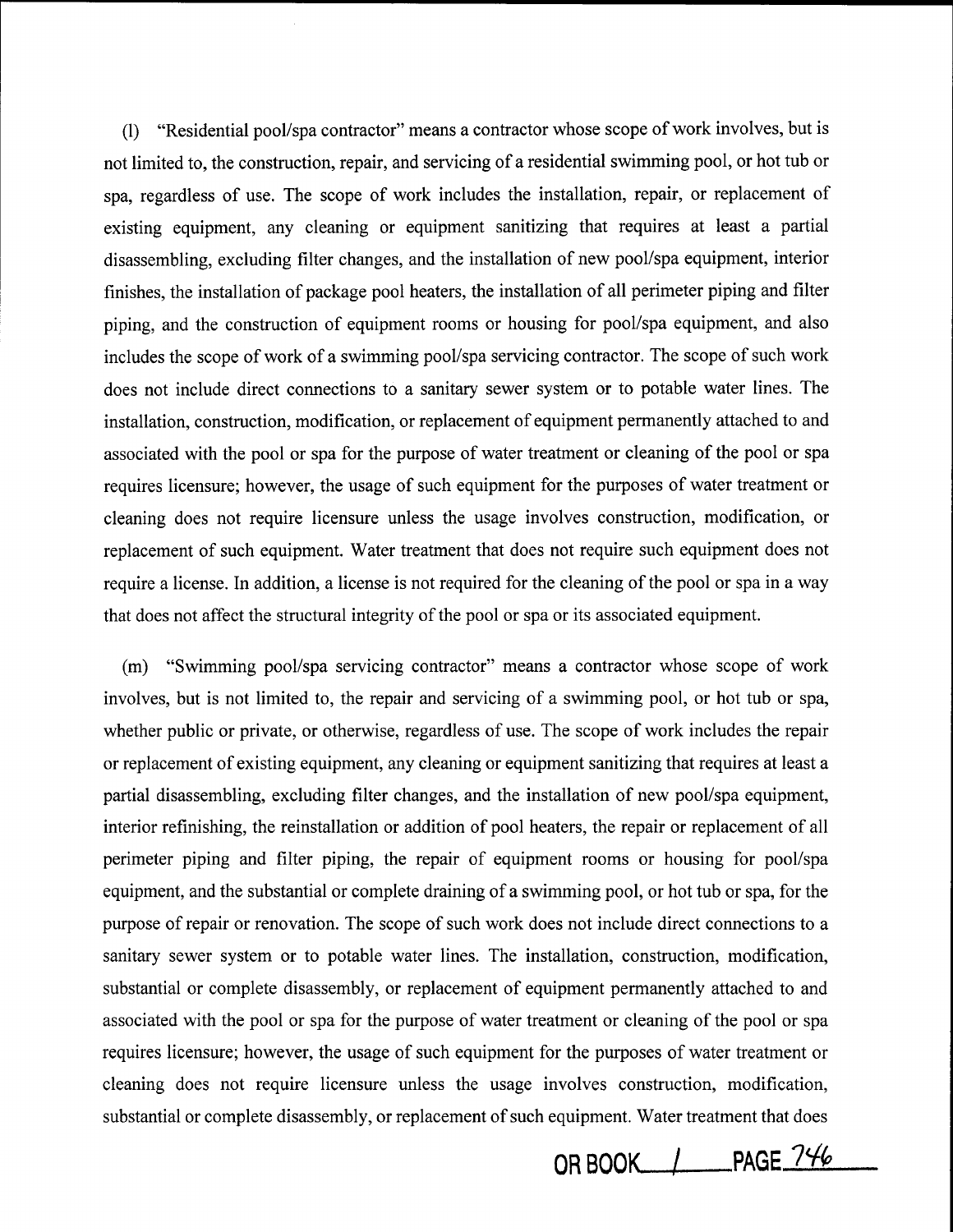not require such equipment does not require a license. In addition, a license is not required for the cleaning of the pool or spa in a way that does not affect the structural integrity of the pool or spa or its associated equipment.

(n) "Plumbing contractor" means a contractor whose services are unlimited in the plumbing trade and includes contracting business consisting of the execution of contracts requiring the experience, financial means, knowledge, and skill to install, maintain, repair, alter, extend, or, if not prohibited by law, design plumbing. A plumbing contractor may install, maintain, repair, alter, extend, or, if not prohibited by law, design the following without obtaining an additional local regulatory license, certificate, or registration: sanitary drainage or storm drainage facilities, water and sewer plants and substations, venting systems, public or private water supply systems, septic tanks, drainage and supply wells, swimming pool piping, irrigation systems, and solar heating water systems and all appurtenances, apparatus, or equipment used in connection therewith, including boilers and pressure process piping and including the installation of water, natural gas, liquefied petroleum gas and related venting, and storm and sanitary sewer lines. The scope of work of the plumbing contractor also includes the design, if not prohibited by law, and installation, maintenance, repair, alteration, or extension of air-piping, vacuum line piping, oxygen line piping, nitrous oxide piping, and all related medical gas systems; fire line standpipes and fire sprinklers if authorized by law; ink and chemical lines; fuel oil and gasoline piping and tank and pump installation, except bulk storage plants; and pneumatic control piping systems, all in a manner that complies with all plans, specifications, codes, laws, and regulations applicable. The scope of work of the plumbing contractor applies to private property and public property, including any excavation work incidental thereto, and includes the work of the specialty plumbing contractor. Such contractor shall subcontract, with a qualified contractor in the field concerned, all other work incidental to the work but which is specified as being the work of a trade other than that of a plumbing contractor. This definition does not limit the scope of work of any specialty contractor certified pursuant to s. 489.113(6) and does not require certification or registration under this part as a category I liquefied petroleum gas dealer, or category V LP gas installer, as defined in s. 527.01, who is licensed under chapter 527 or an authorized employee of a public natural gas utility or of a private natural gas utility regulated by the Public Service Commission when disconnecting and reconnecting water lines in the servicing or replacement of an existing water heater. A plumbing contractor may perform drain cleaning and clearing and install or repair

**OR BOOK\_/\_\_PAGE 242**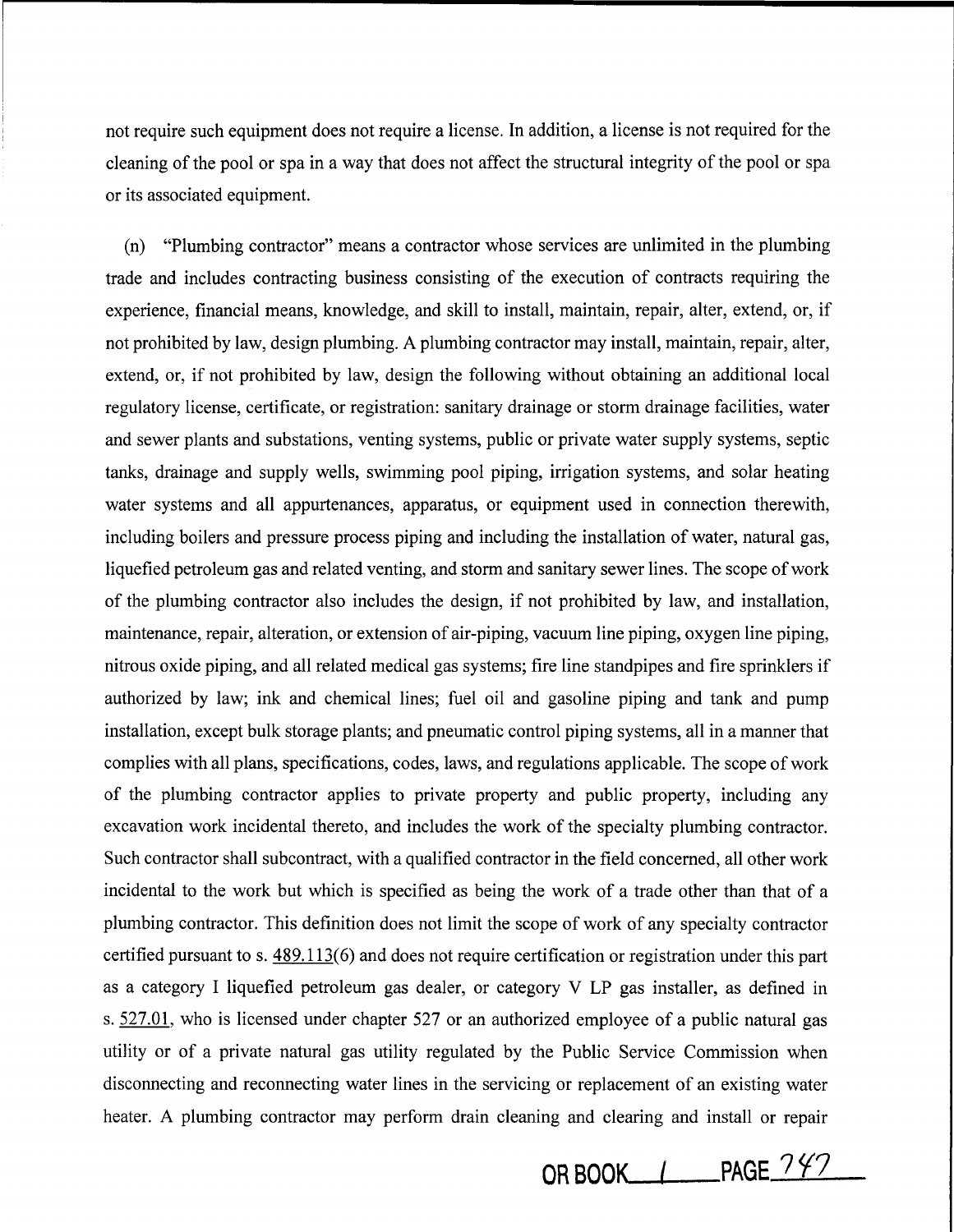rainwater catchment systems; however, a mandatory licensing requirement is not established for the performance of these specific services.

( o) "Underground utility and excavation contractor" means a contractor whose services are limited to the construction, installation, and repair, on public or private property, whether accomplished through open excavations or through other means, including, but not limited to, directional drilling, auger boring, jacking and boring, trenchless technologies, wet and dry taps, grouting, and slip lining, of main sanitary sewer collection systems, main water distribution systems, storm sewer collection systems, and the continuation of utility lines from the main systems to a point of termination up to and including the meter location for the individual occupancy, sewer collection systems at property line on residential or single-occupancy commercial properties, or on multioccupancy properties at manhole or wye lateral extended to an invert elevation as engineered to accommodate future building sewers, water distribution systems, or storm sewer collection systems at storm sewer structures. However, an underground utility and excavation contractor may install empty underground conduits in rights-of-way, easements, platted rights-of-way in new site development, and sleeves for parking lot crossings no smaller than 2 inches in diameter if each conduit system installed is designed by a licensed professional engineer or an authorized employee of a municipality, county, or public utility and the installation of such conduit does not include installation of any conductor wiring or connection to an energized electrical system. An underground utility and excavation contractor may not install piping that is an integral part of a fire protection system as defined in s. 633.102 beginning at the point where the piping is used exclusively for such system.

(p) "Solar contractor" means a contractor whose services consist of the installation, alteration, repair, maintenance, relocation, or replacement of solar panels for potable solar water heating systems, swimming pool solar heating systems, and photovoltaic systems and any appurtenances, apparatus, or equipment used in connection therewith, whether public, private, or otherwise, regardless of use. A contractor, certified or registered pursuant to this chapter, is not required to become a certified or registered solar contractor or to contract with a solar contractor in order to provide services enumerated in this paragraph that are within the scope of the services such contractors may render under this part.

**OR BOOK | PAGE 748**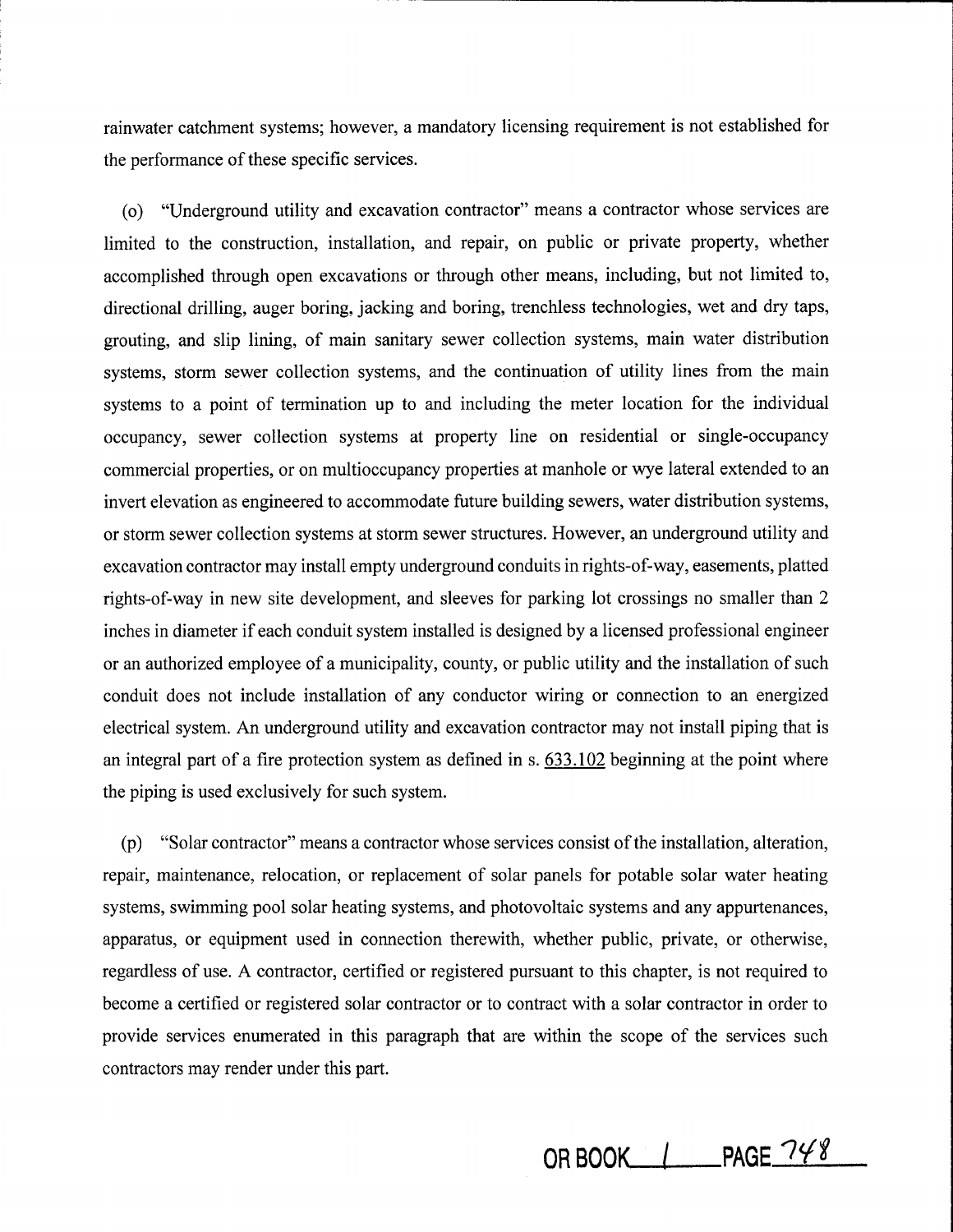( q) "Pollutant storage systems contractor" means a contractor whose services are limited to, and who has the experience, knowledge, and skill to install, maintain, repair, alter, extend, or design, if not prohibited by law, and use materials and items used in the installation, maintenance, extension, and alteration of, pollutant storage tanks. Any person installing a pollutant storage tank shall perform such installation in accordance with the standards adopted pursuant to s. 376.303.

(r) "Specialty contractor" means a contractor whose scope of work and responsibility is limited to a particular phase of construction established in a category adopted by board rule and whose scope is limited to a subset of the activities described in one of the paragraphs of this subsection.

(s) "Primary qualifying agent" means a person who possesses the requisite skill, knowledge, and experience, and has the responsibility, to supervise, direct, manage, and control the contracting activities of the business organization with which he or she is connected; who has the responsibility to supervise, direct, manage, and control construction activities on a job for which he or she has obtained the building permit; and whose technical and personal qualifications have been determined by investigation and examination as provided in this part, as attested by the department.

(t) "Secondary qualifying agent" means a person who possesses the requisite skill, knowledge, and experience, and has the responsibility to supervise, direct, manage, and control construction activities on a job for which he or she has obtained a permit, and whose technical and personal qualifications have been determined by investigation and examination as provided in this part, as attested by the department.

(u) "Contracting" means, except as exempted in this part, engaging in business as a contractor and includes, but is not limited to, performance of any of the acts as set forth in subsection (3) which define types of contractors. The attempted sale of contracting services and the negotiation or bid for a contract on these services also constitutes contracting. If the services offered require licensure or agent qualification, the offering, negotiation for a bid, or attempted sale of these services requires the corresponding licensure. However, the term "contracting" shall not extend to an individual, partnership, corporation, trust, or other legal entity that offers to sell or sells completed residences on property on which the individual or business entity has any legal or equitable interest, or to the individual or business entity that offers to sell or sells manufactured or

**ORBOQK \_\_\_ [\_PAGE7Yr**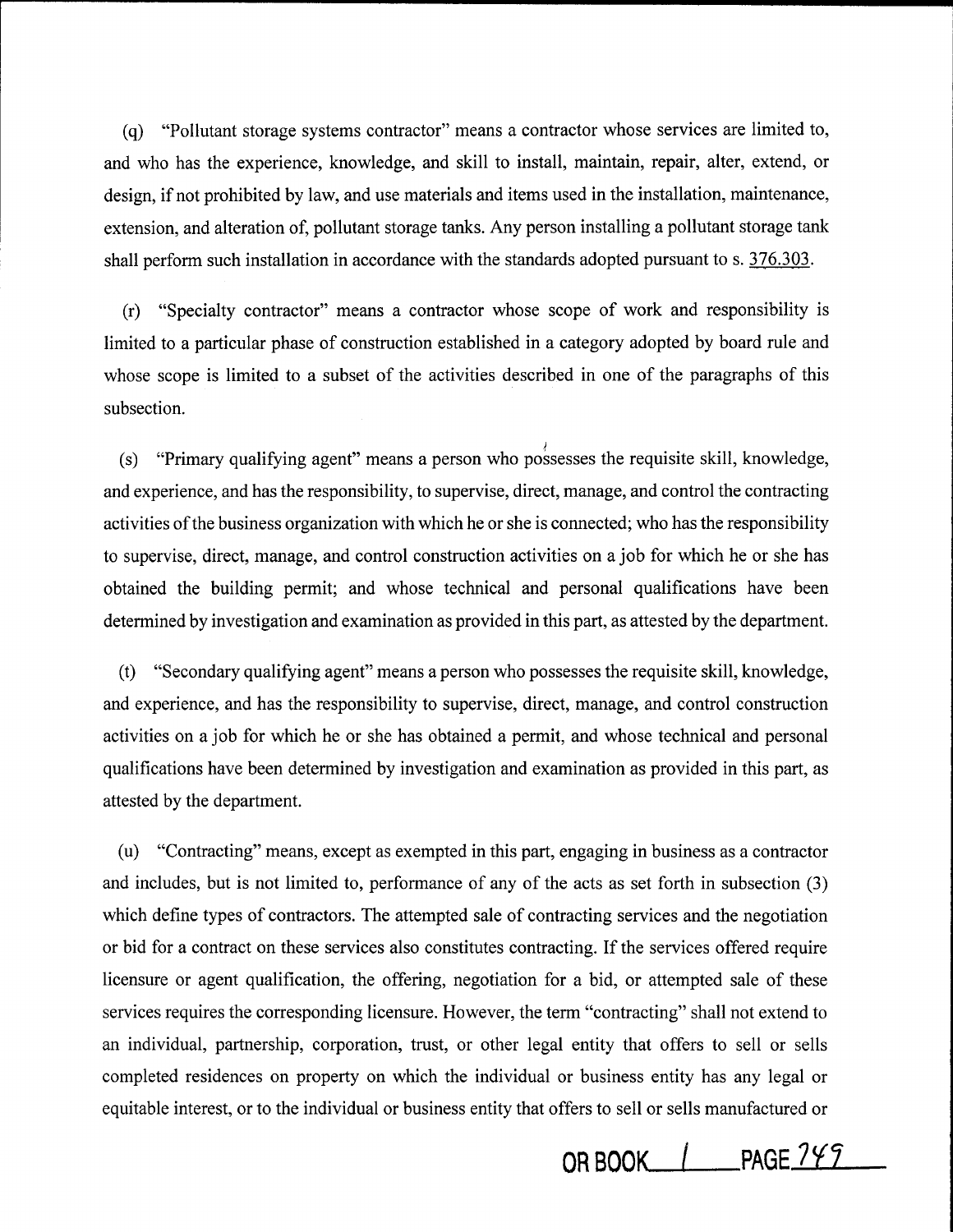factory-built buildings that will be completed on site on property on which either party to a contract has any legal or equitable interest, if the services of a qualified contractor certified or registered pursuant to the requirements of this chapter have been or will be retained for the purpose of constructing or completing such residences.

(v) "Electrical contractor" or "unlimited electrical contractor" means a person who conducts business in the electrical trade field and who has the experience, knowledge, and skill to install, repair, alter, add to, or design, in compliance with law, electrical wiring, fixtures, appliances, apparatus, raceways, conduit, or any part thereof, which generates, transmits, transforms, or utilizes electrical energy in any form, including the electrical installations and systems within plants and substations, all in compliance with applicable plans, specifications, codes, laws, and regulations. The term means any person, firm, or corporation that engages in the business of electrical contracting under an express or implied contract; or that undertakes, offers to undertake, purports to have the capacity to undertake, or submits a bid to engage in the business of electrical contracting; or that does itself or by or through others engage in the business of electrical contracting.

(w) Alarm system contractor" means a person whose business includes the execution of contracts requiring the ability, experience, science, knowledge, and skill to lay out, fabricate, install, maintain, alter, repair, monitor, inspect, replace, or service alarm systems for compensation, including, but not limited to, all types of alarm systems for all purposes. This term also means any person, firm, or corporation that engages in the business of alarm contracting under an expressed or implied contract; that undertakes, offers to undertake, purports to have the capacity to undertake, or submits a bid to engage in the business of alarm contracting; or that by itself or by or through others engages in the business of alarm contracting.

(x) "Alarm system contractor I" means an alarm system contractor whose business includes all types of alarm systems for all purposes.

(y) "Alarm system contractor II" means an alarm system contractor whose business includes all types of alarm systems other than fire, for all purposes, except as herein provided.

(z) State Certified Contractor means any contractor who possesses a certificate of competency issued by the Florida Department of Professional Regulation and who shall be allowed to contract

**OR BOOK\_\_\_.\_I\_PAGE 7** *ro*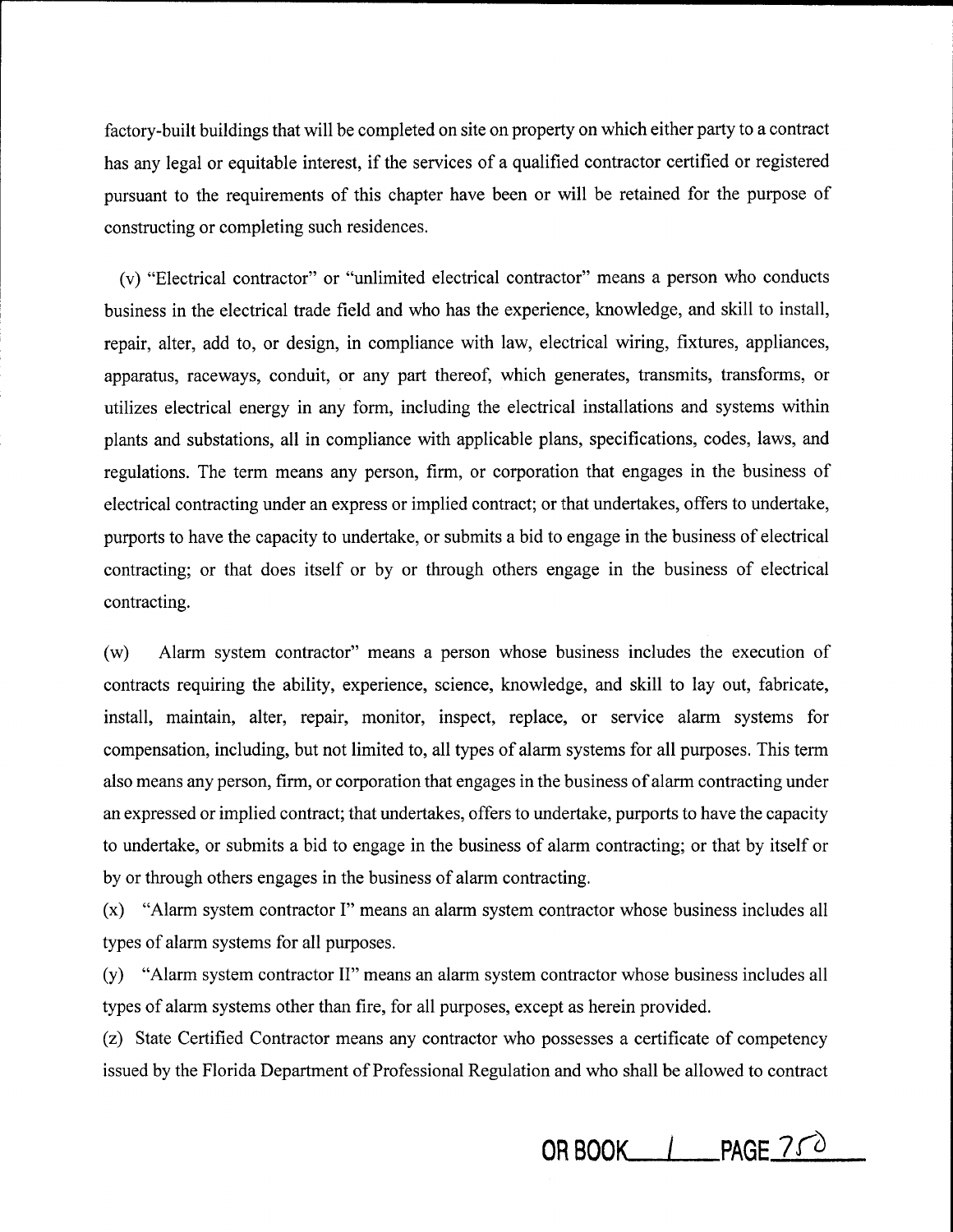in any jurisdiction in the state without being required to fulfill the competency requirements of

that jurisdiction.

(aa) Department (DBPR) shall mean the Florida Department of Professional Regulation.

**Section 2.** Within thirty days from the effective date of this ordinance, all persons contracting in Calhoun County shall be registered with the proper classification unless they are already certified by the State of Florida as Contractor in the field in which they are contracting or grandfathered in as set forth herein.

(a) To qualify for a competency card an individual must pass a written examination that is substantially similar to the examination required to be licensed as a certified contractor under this part. For purposes of this subsection, a written, proctored examination such as that produced by the National Assessment Institute, Block and Associates, NAI/Block, Experior Assessments, Professional Testing, Inc., Prometric, or Assessment Systems, Inc., shall be considered to be substantially similar to the examination required to be licensed as a certified contractor.

(b) Has at least 5 years of written/proven experience as a contractor in that contracting category, or as an inspector or building administrator with oversight over that category, at the time of application. For contractors, only time periods in which the contractor license is active, and the contractor is not on probation shall count toward the 5 years required by this subsection.

( c) Has not had his or her contractor's license revoked at any time, had his or her contractor's license suspended within the last 5 years, or been assessed a fine in excess of \$500 within the last 5 years.

( d) Is in compliance with the insurance and financial responsibility requirements in s. 489.115(5).

# **Section 3. Grandfather Provision and Reciprocity Provision.**

- (a) Any person or qualifying entity that has had held a Calhoun County Competency card for which was issued with prior to September 1, 2018 and has a current registered contractor license with the Florida DBPR shall be entitled to have the competency card renewed providing there is no lapse in renewal of the card.
- (b) Calhoun County shall issue competency cards to contractors who possesses a current registered contractor's license with DBPR and who are registered in jurisdiction which has entered into an interlocal agreement with Calhoun County for registration of Calhoun County Contractors in their jurisdiction.

**Section 4. Issuance of Competency Cards.** Upon the compliance with section 2 or 3 above and the payment of the appropriate fee, the Calhoun County Building Official shall issue a Competency Card to the respective contractor who shall then be deemed to be a "Registered Contractor" as defined by Florida Statute §489.105(10).

**Section 5. Fees.** The fees for registration of contractors and reciprocity letters shall be set established by the Calhoun County Board of County Commissioners by resolution from time to time.

**OR BOOK\_\_.\_/ \_PAGE** 7 ('/